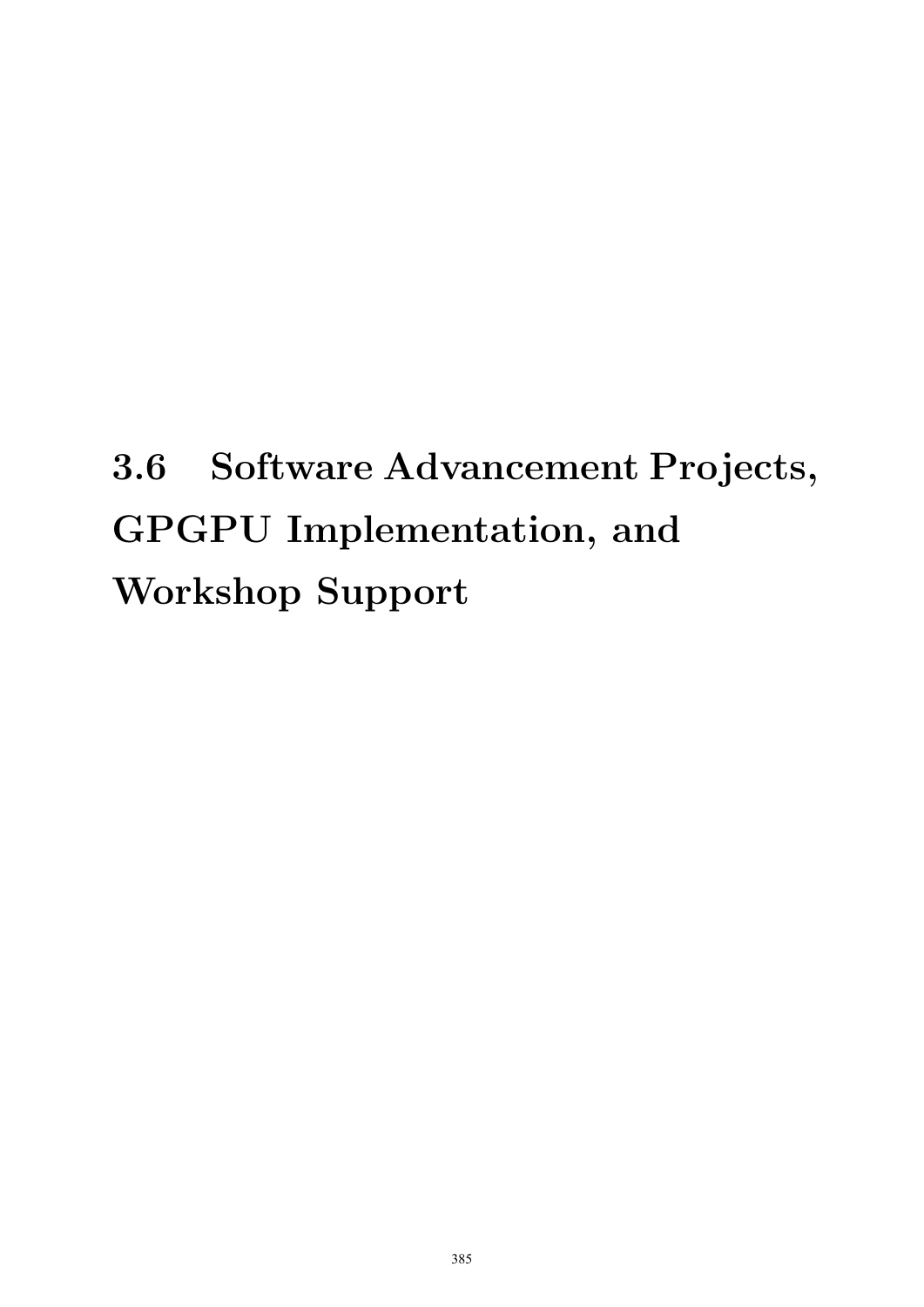# Development of ab-initio configuration sampling toolkit (abICS) for combining first-principles calculations with extended ensemble methods

Shusuke KASAMATSU<sup>1</sup>, Yuichi MOTOYAMA<sup>2</sup>, Kazuyoshi YOSHIMI<sup>2</sup>,

Yoshiyuki YAMAMOTO<sup>2</sup>, Osamu SUGINO<sup>2</sup>, Taisuke OZAKI<sup>2</sup>

*<sup>1</sup>Faculty of Science, Academic Assembly, Yamagata University,*

*Yamagata 990-8560*

*2 Institute for Solid State Physics, University of Tokyo, Kashiwa 277-8581*

In functional materials, varying types of configurational disorder are often employed to obtain favorable properties for a given application. The ability to simulate such disorder as a function of temperature should be immensely helpful for comparing with experiment. It would also enable prediction and design of properties in materials with realistic levels of disorder. To achieve this, a natural way may be to combine first-principles calculations with the Metropolis Monte Carlo algorithm. However, this is quite costly in terms of computational power, so many workers have opted to first derive lightweight models from first-principles calculations, then use that model for Monte Carlo sampling. The problem is that deriving lightweight *and* reliable models becomes increasingly difficult with increasing complexity of the system (various dopants, charged defects, interfaces, etc.).

In last year's ISSP joint-use project, SK proposed to bypass such fitting and instead rely on efficient parallel algorithms for thermodynamic sampling. Figure 1 shows our computational scheme. There are *N*rep Metropolis samplers running in parallel at different temperatures. Each of the samplers spawns parallel DFT processes (we used VASP [1]) to perform local structural relaxation and energy calculation at every Metropolis step. The temperatures are swapped according to the replica exchange algorithm [2] to speed up the sampling. We successfully demonstrated that sufficient sampling can be performed on meaningfully large supercells by calculating the degree of disorder in  $MgAl<sub>2</sub>O<sub>4</sub>$  [3].



Figure 1 Our scheme for parallel configuration sampling. Reproduced from Ref. [3].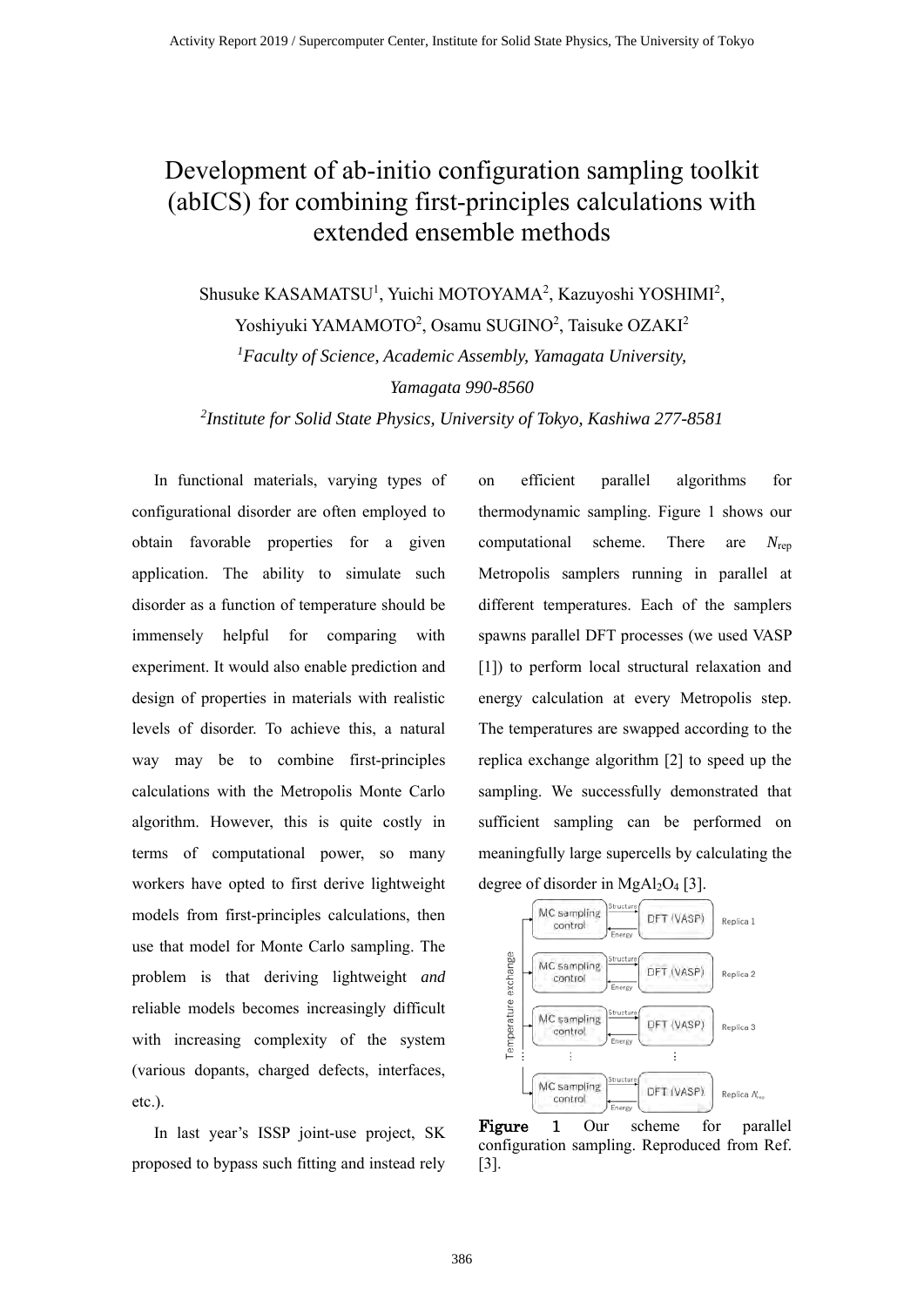As this year's Software Advancement Project, we proposed to develop an easy-to-use interface for this computational scheme. The result has been released as ab-Initio Configuration Sampling toolkit, or *abICS* for short. It is written in Python 3 and is registered at PyPI (Python Package Index; pypi.org). It can thus be installed in most environments rather easily through the command "pip install -–user abics". Now, abICS can sample using the replica exchange Monte Carlo algorithm, and we are planning to add support for other extended ensemble methods soon. The parameters for the sampling are controlled by an input file in TOML format, which is a minimal and easy-to-read configuration format that is being used in many software projects [4]. The parameters for the DFT calculations such as k-point sampling, basis set specification, convergence parameters, etc. are controlled by input formats of the specified solver. As the solver, abICS supports the use of DFT codes VASP, Quantum Espresso [5], and OpenMX [6] as of May 2020. It also has experimental support for aenet [7], which uses neural network potentials. Preprocessing scripts are provided for converting structure

files to abICS input.

We believe that abICS will be immensely useful for making efficient use of nextgeneration supercomputers due to its multilayered parallelism. We are also aiming to bring together information science, materials simulation, and statistical physics using abICS as a hub. Because of modular coding practices employed in our project, it should be relatively easy to implement interfaces for other solvers, or to implement new sampling schemes. Please have a look at our homepage [8] and do not refrain from contacting us if you are interested in using or extending this software.

## **References**

[1] https://vasp.at/

[2] K. Hukushima and K. Nemoto: J. Phys. Soc. Jpn. **65** (1996) 1604.

[3] S. Kasamatsu and O. Sugino: J. Phys.: Condens. Matter **31** (2019) 085901.

- [4] https://github.com/toml-lang/toml
- [5] https://www.quantum-espresso.org/
- [6] http://www.openmx-square.org/
- [7] http://ann.atomistic.net/
- [8] https://www.pasums.issp.u-
- tokyo.ac.jp/abics/en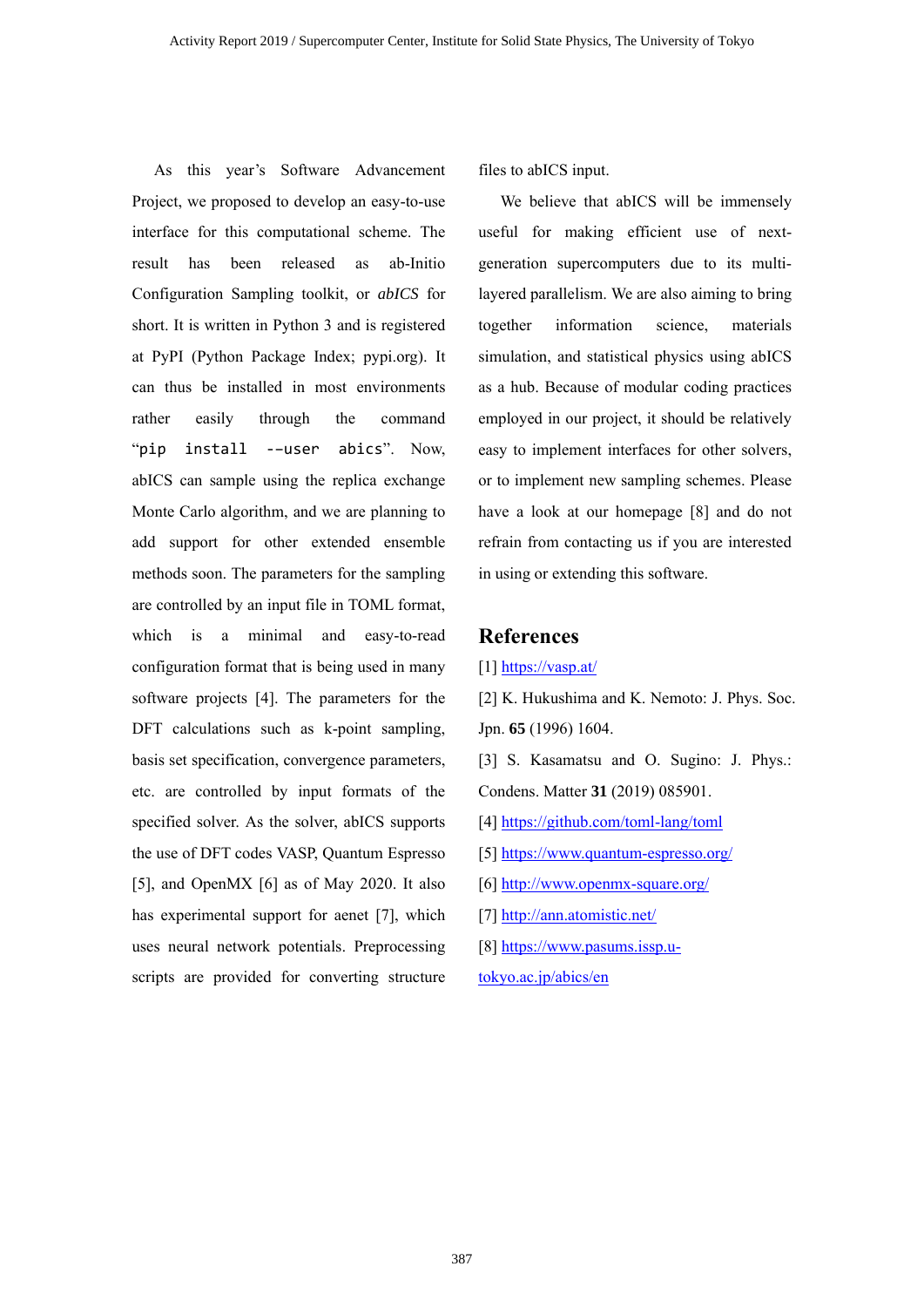## GPU acceleration for solving Bethe-Salpeter equation

Junya Otsuki<sup>1</sup> and Kazuyoshi Yoshimi<sup>2</sup>

<sup>1</sup> Research Institute for Interdisciplinary Science, Okayama University, Okayama 700-8530 <sup>2</sup>Institute for Solid State Physics, University of Tokyo, Chiba 277-8581

The Bethe-Salpeter equation (BSE) provides two-particle responses in interacting many-body systems. In the context of dynamical mean-field theory (DMFT), for example, the momentum-dependent dynamical susceptibility  $\chi(q, i\nu_n)$  is obtained by solving the BSE.

The BSE is symbolically written as

$$
\widetilde{\chi}(q, i\nu_n) = [\widetilde{\chi}_0^{-1}(q, i\nu_n) - \Gamma(i\nu_n)]^{-1}, \quad (1)
$$

where the bold symbols indicate matrices of size  $M = N_{\rm sp}^2 N_{\rm orb}^2 N_{\omega}$ . Here,  $N_{\rm sp}$  is the number of spin components,  $N_{\text{orb}}$  is the number of orbitals, and  $N_{\omega}$  is the number of the fermionic Matsubara frequencies. Solving Eq. (1) requires computations of matrix multiplications and the inverse of a matrix. Therefore, the computational cost is  $\mathcal{O}(M^3)$ .

The matrix size  $M$  for typical models is shown in Table 1. Here, the value of  $N_{\omega}$  is fixed at 20, but a larger value is necessary to address low-temperature properties. Namely, M in Table 1 should be regarded as a minimum estimation. We see that  $d$ -orbital systems require  $M = 500$  without spin-orbit coupling (SOC) and  $M = 2,000$  with SOC. For the f-orbital, we need  $M \approx 4,000$ .

Table 1: The matrix size M for typical models.

| Model           | $N_{\rm sp}$ | $N_{\rm orb}$ | $N_\omega$ |       |
|-----------------|--------------|---------------|------------|-------|
| 1 orbital       | 1            |               | 20         | 20    |
| 2 orbital       | 1            | 2             | 20         | 80    |
| 3 orbital       | 1            | З             | 20         | 180   |
| 5 orbital       | 1            | 5             | 20         | 500   |
| 5 orbital (SOC) | 2            | 5             | 20         | 2,000 |
| 7 orbital (SOC) | 2            |               | 20         | 3,920 |



Figure 1: Computation time for solving the BSE (left axis) and the speedup rate achieved by the use of GPU (right axis).

Figure 1 shows a benchmark. We used 1 node (24 thread) of System B in ISSP supercomputer center. Without GPU, the computational time grows in proportion to  $M^3$  as expected (filled squares). Use of GPU suppresses the growth of the time (filled circles). A significant speedup is achieved for  $M \gtrsim 100$ : The speedup rate (the time without GPU divided by the time with GPU) is 13 and 52 for  $M = 1,000$  and 4,000, respectively. This benchmark indicates that the GPU acceleration is highly beneficial for  $d$  and  $f$  orbitals especially on the existence of SOC.

As a future work, our BSE code will be integrated into the open-source DMFT software DCore developed under the support of ISSP [1]. Acknowledgment: This work was supported by support service of program portability to GPGPU.

#### Reference:

[1] https://github.com/issp-center-dev/DCore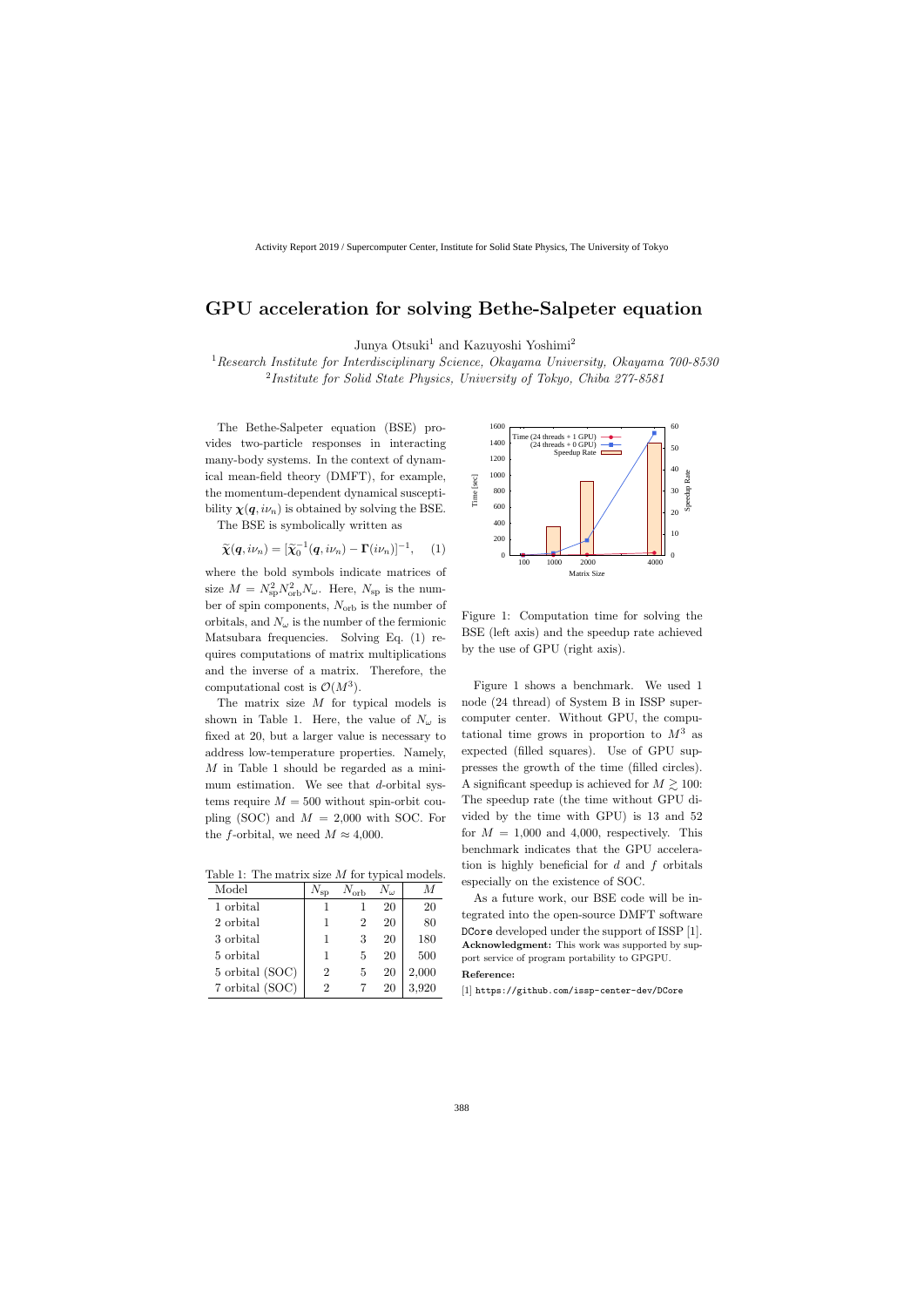## Report of CCMS hands-on sessions in the 2019 fiscal year

Takahiro Misawa

Institute for Solid State Physics, University of Tokyo Kashiwa-no-ha, Kashiwa, Chiba 277-8581

In the 2019 fiscal year, center for computational materials science (CCMS) in institute for solid state physics (ISSP) held two handson sessions by using supercomputer (sekirei) of ISSP. A list of the hands-on sessions is shown in Table 1. In this report, we briefly summarize the hands-on sessions in the order of date.

DSQSS [1] is an open-source software package for solving quantum many-body problems using the quantum Monte Carlo method that sample the Feynman path integral using the worm update. Development of DSQSS was supported by "Project for advancement of software usability in materials science"(PASUMS) [2] in the 2018 fiscal year. In the hands-on session, Naoki Kawashima and co-developers explained the basics of the quantum Monte Carlo method and gave a tutorial of DSQSS [3].

DCore [4] is a tool for performing quantum many-body simulations based on the dynamical mean-filed theory (DMFT). Development of DCore was also supported by PASUMUS in the 2017 fiscal year. In the hands-on session, Hiroshi Shinaoka and co-developers explained the basics of the DMFT and gave a tutorial of DCore [5].

| Date          |       | Software Main lecturer |
|---------------|-------|------------------------|
| Jun. 6        | DSQSS | N. Kawashima           |
| Dec. 26 DCore |       | H. Shinaoka            |

Table 1: List of software packages used in CCMS hands-on sessions.

### References

- [1] https://ma.issp.u-tokyo.ac.jp/en/app/180
- [2] https://www.pasums.issp.u-tokyo.ac.jp
- [3] https://ccms.issp.u-tokyo.ac.jp/event/1942
- [4] https://ma.issp.u-tokyo.ac.jp/en/app/1004
- [5] https://ccms.issp.u-tokyo.ac.jp/event/2486